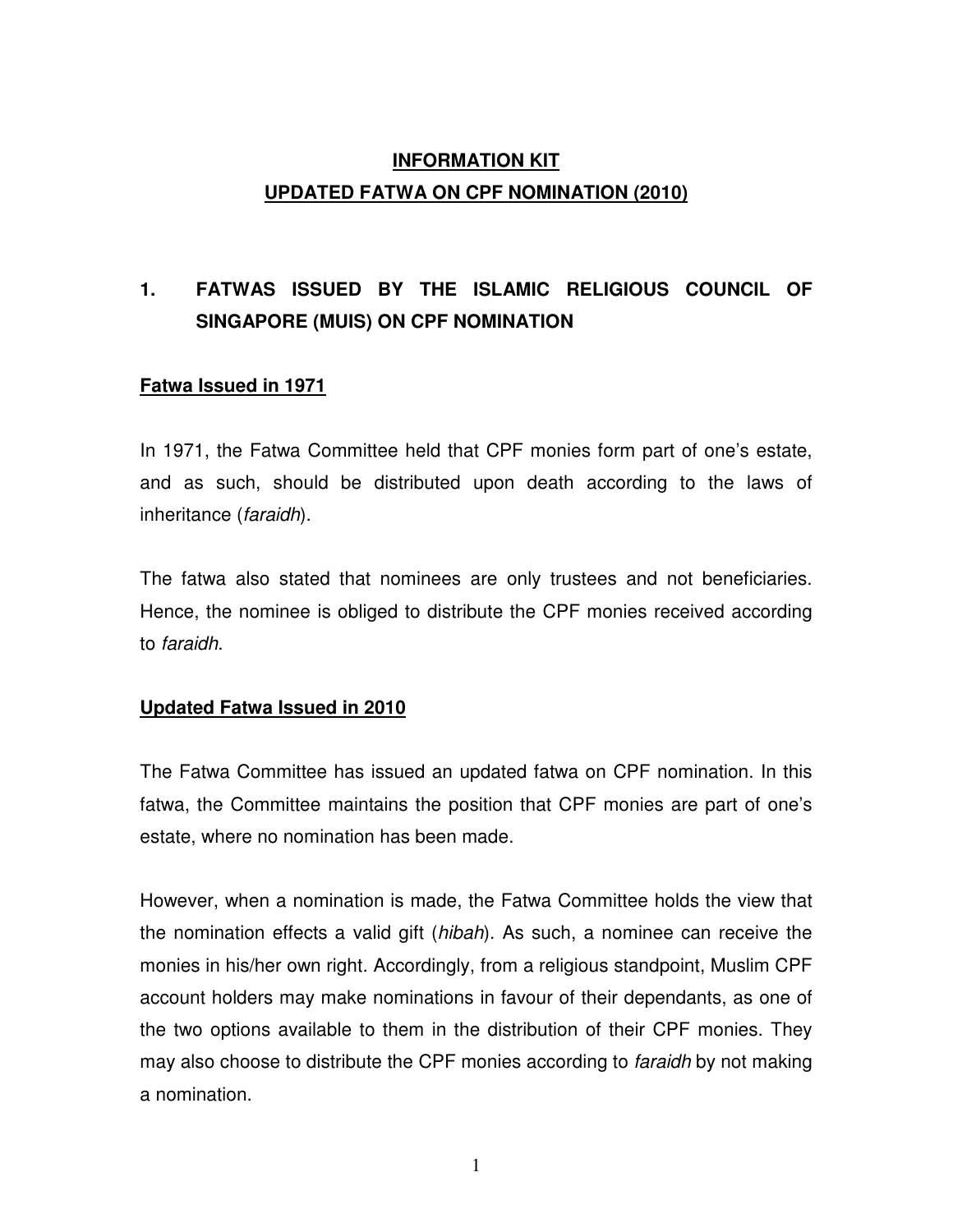### **2. WHY IS THE REVIEW OF THE 1971 FATWA NECESSARY?**

The review of the 1971 fatwa was made for the following reasons:

#### **i. Alleviating Difficulties for Muslims in Planning For Their CPF monies**

Dependants and immediate family members of Muslim CPF account holders may need to cope with difficulties of a dire need which require a more substantial financial support, in the event of the demise of the CPF account holders.

Where a nomination has been made in their favour, but is being challenged by the other faraidh beneficiaries, the capacity of the dependents and immediate family members to cope with difficulties of a dire need will be adversely affected, thus impinging on their future wellbeing.

Such a challenge arises because the previous fatwa viewed nominees as trustees who were under an obligation to distribute the CPF monies according to *faraidh*, and could only receive part of the CPF monies if they were faraidh beneficiaries.

## **ii. Gradual Reduction in the Withdrawal Amount of CPF Monies at Age 55 years from 2009 to 2013**

In light of the amendments to the CPF Act, there is a gradual reduction in the withdrawal amount of CPF monies at age 55 years from 2009 to 2013. CPF account holders are now no longer able to withdraw a lump sum at age 55, if they are not able to set aside the minimum sum in full. Hence there is a very minimal amount that would be available for them to spend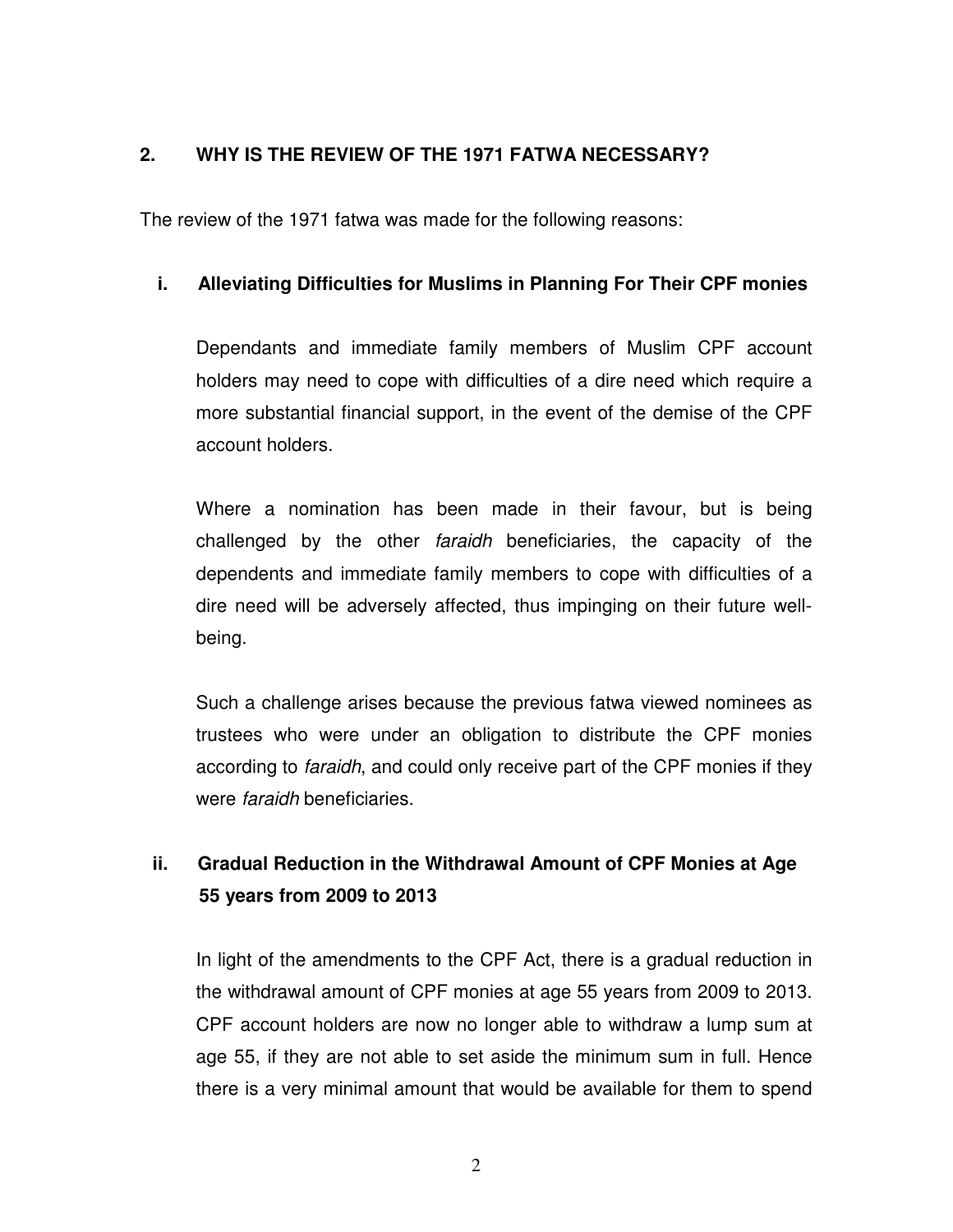on their dependants. As such the Fatwa Committee felt it is imperative to provide options for Muslims and at the same time empower them to plan for, and secure the needs of their dependants.

#### **iii. Review of the Religious Status of Nomination of CPF Monies**

The specific use of CPF monies reflect the nature of its uniqueness, hence there are differences between the CPF monies and other forms of estate/wealth, in how they should be treated under Islamic law.

In this context, the Fatwa Committee is of the view that nomination is a valid gift (hibah) in Islam. This is based on the Islamic legal maxim which states that "All contracts and their conditions are permissible except what is nullified or prohibited by the law (i.e. the Syariah)"

## **3. WHAT IS THE BASIS FOR CPF NOMINATION TO BE RECOGNISED AS A HIBAH (GIFT) UNDER ISLAMIC LAW?**

After a substantive study of classical and contemporary Islamic jurisprudence on the matter, the Fatwa Committee has concluded that CPF nomination is a contemporary form of hibah. In principle, there are similarities between CPF nomination and hibah, as follows:

- i. Both CPF nomination and hibah are only valid on one's owned wealth/property.
- ii. Both CPF monies and hibah items remain under the doner's ownership until they are transferred and vested in the nominee/donee.
- iii. Both CPF nomination and hibah can be revoked by the donor before the transfer takes place.
- iv. Both CPF nomination and hibah can be made to faraidh beneficiaries.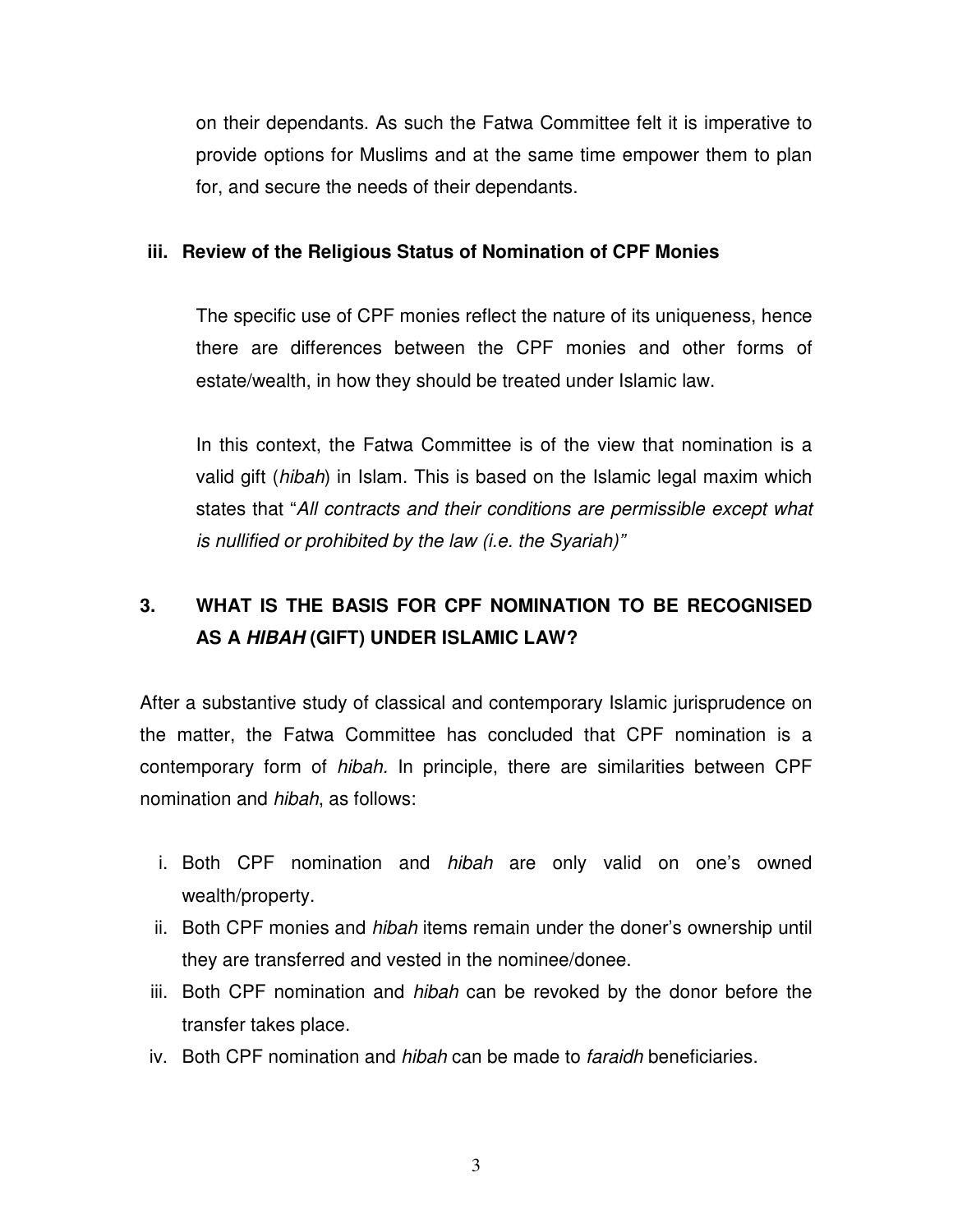- v. Both CPF nomination and hibah can be made with no limitations to the amount nominated/gifted.
- vi. For CPF nomination, the nominee(s) will only acquire the monies upon the death of the account holder. Similarly in hibah, when the donor passes away before the gifted item is vested in the donee, the donee can still receive the gift.

### **4. ISSUES RELATED TO THE APPLICATION OF THE 2010 FATWA**

### **i. How does the updated fatwa affect Muslims?**

From a religious standpoint, the updated fatwa changes the status of nominees from trustees to beneficiaries.

From a legal standpoint, the distribution of CPF monies under the CPF Act is not affected by the updated fatwa.

Muslims can now avail themselves to the 2 options in distributing their CPF monies; either by nomination or by *faraidh*. There is no longer a conflict between Muslim law and the CPF Act for all forms of distribution of CPF monies.

### **ii. Which nominations are affected by the updated fatwa?**

Any nomination which has been made on the understanding that the nominee/s are only trustees and not beneficiaries from a religious standpoint, and the CPF account holder is still alive, are affected by this fatwa. As such, Muslims who have made such nominations may need to reconsider their nominations in light of this updated fatwa.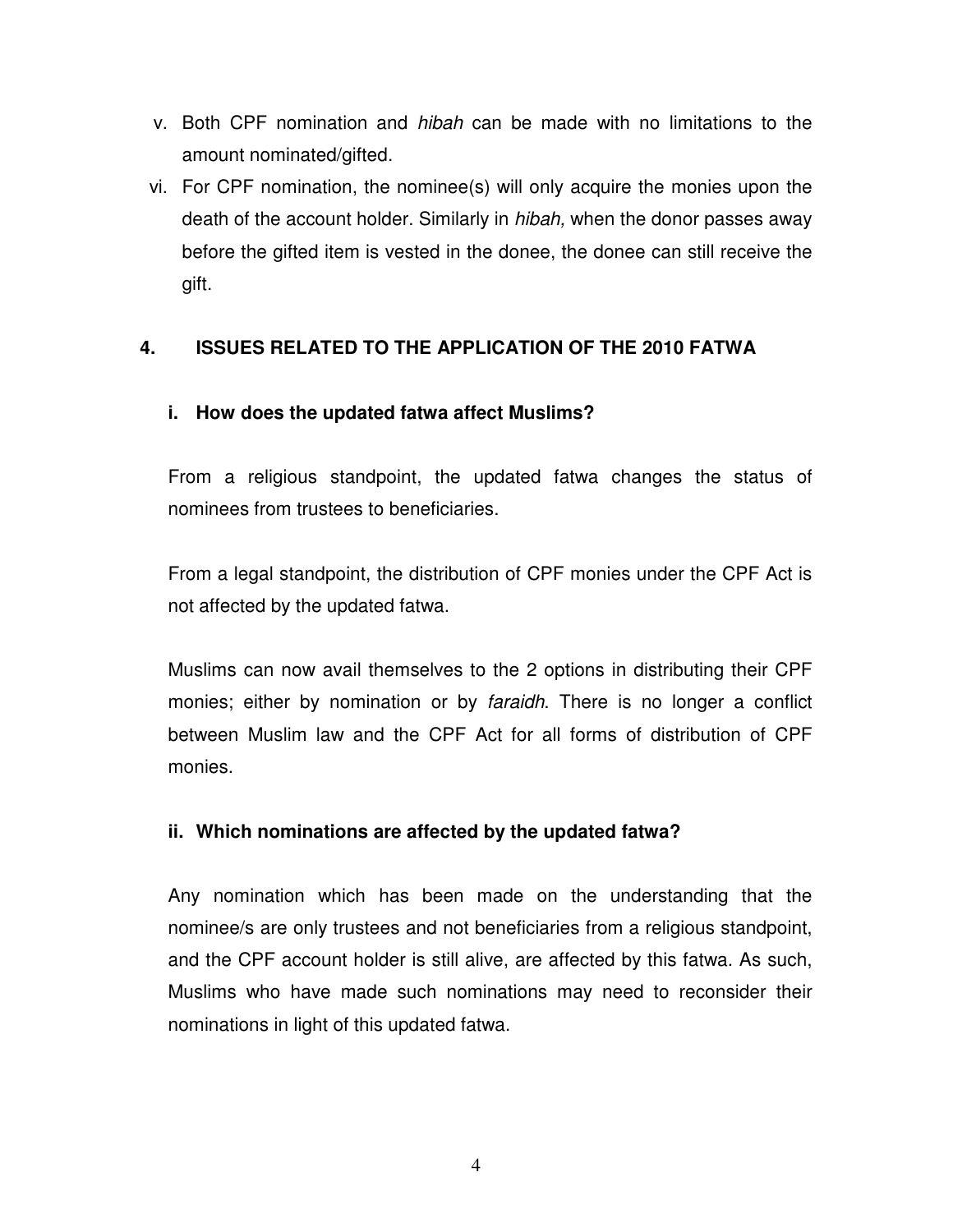If a CPF account holder has already nominated a nominee with the intention of appointing him/her as a trustee, but now wishes him/her to receive it in his/her own right as a beneficiary, he/she does not need to make a new nomination.

Similarly, the updated fatwa takes effect on all new nominations.

## **iii. What is the status of CPF monies which have already been distributed based on the previous fatwa?**

Nominees who had already distributed CPF monies to the respective faraidh beneficiaries in accordance with the previous fatwa had done so rightfully, as the previous fatwa applied to those nominations.

# **iv. Can Muslims still make a nomination with the intent of appointing the nominee only as a trustee to expedite the access to CPF monies for distribution according to faraidh?**

The nominee is both legally and religiously the rightful beneficiary of the CPF monies. However, it is up to the CPF account holder to make personal arrangements with the nominee and impress upon the nominee that the CPF monies are meant to be distributed according to *faraidh*, and it is up to the nominee to honour the promise if one has been made.

If the nominee refuses to do so, the rightful beneficiaries according to *faraidh* cannot challenge the distribution. The CPF account holder needs to consider this before making any nomination.